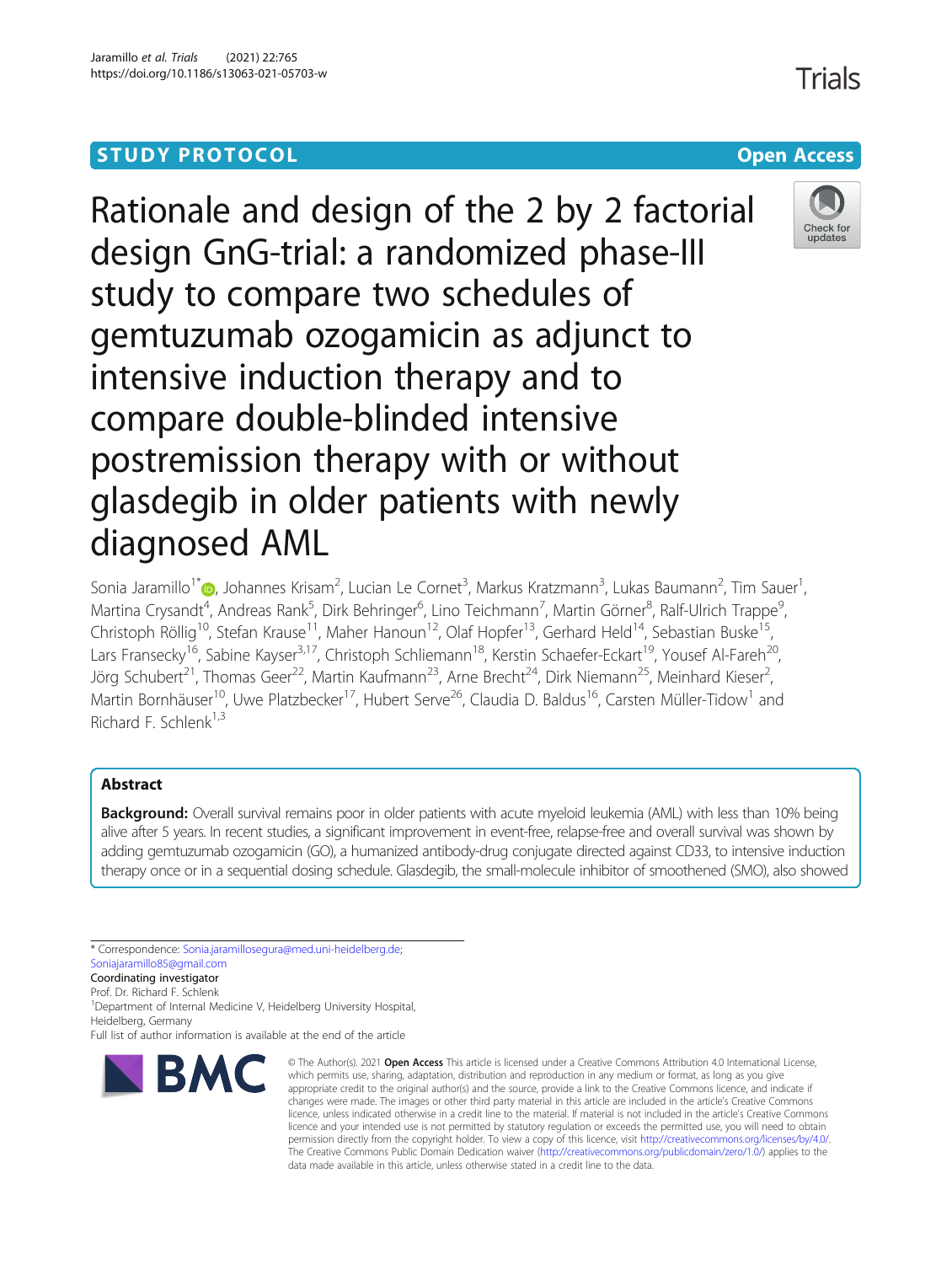improved overall survival in patients not eligible for intensive chemotherapy when combined with low-dose cytarabine compared to low-dose cytarabine alone. These findings warrant further investigations in the phase III GnG trial.

**Methods/Design:** This is a randomized phase III trial with measurable residual disease (MRD) after induction therapy and event-free survival (EFS) as primary endpoints. The two research questions are addressed in a 2 by 2 factorial design. Patients age 60 years and older are upfront randomized 1:1 in one of the two induction arms: GO administered to intensive induction therapy on days 1,4, and 7 versus GO administered once on day 1 (GO-147 versus GO-1), and double-blinded 1:1 in one of the subsequent treatment arms glasdegib vs. placebo as adjunct to consolidation therapy and as single-agent maintenance therapy for six months. Chemotherapy backbone for induction therapy consists of standard  $7 + 3$  schedule with cytarabine 200 mg/m<sup>2</sup> continuously days 1 to 7, daunorubicin 60 mg/m<sup>2</sup> days 1, 2, and 3 and high-dose cytarabine (1 g/m<sup>2</sup>, bi-daily, days 1, 2, and 3) for consolidation therapy. Addressing two primary endpoints, MRD-negativity after induction therapy and event-free survival (EFS), 252 evaluable patients are needed to reject each of the two null hypotheses at a two-sided significance level of 2.5% with a power of at least 85%.

**Ethics and dissemination:** Ethical approval and approvals from the local and federal competent authorities were granted. Trial results will be reported via peer-reviewed journals and presented at conferences and scientific meetings.

Trial status: Protocol version: 1st version 20.10.2020, no amendments yet. Study initiation on February 16, 2021. First patient was recruited on April 1st.

Trial registration: [ClinicalTrials.gov](http://clinicaltrials.gov) [NCT04093505;](https://clinicaltrials.gov/ct2/show/NCT04093505) EudraCT 2019-003913-32. Registered on October 30, 2018.

Keywords: gemtuzumab ozogamicin, glasdegib, acute myeloid leukemia, measurable residual disease

#### Background

Acute myeloid leukemia (AML) is predominantly a disease of older patients for whom the prognosis is still poor [[1,](#page-10-0) [2\]](#page-11-0). Intensive induction chemotherapy, usually consisting of an anthracycline and cytarabine, induces remission in about 50% of older fit patients, but most of these patients relapse and still succumb to their disease. Disease-related factors such as the genetic profile of the disease predict resistance to current standard therapy [[3\]](#page-11-0). In line, the proportion of patients with a high-risk disease profile according to European LeukemiaNet (ELN)-2017 risk classification [[4\]](#page-11-0) increases with older age to roughly one-quarter of patients 70 years or older [[5\]](#page-11-0). Combination of an anthracycline with cytarabine remains the standard of care of intensive induction therapy in patients considered medically fit [\[1](#page-10-0), [2,](#page-11-0) [4](#page-11-0)] and the proportion of patients receiving intensive chemotherapy even in older patients is high with 80% to 90% in 60- to 70-year-old patients and 50% to 75% in patients aged between 70 and 75 years [[5\]](#page-11-0). For patients who achieve a complete remission (CR) after induction chemotherapy, post-remission therapy is required to prevent relapse. However, despite intensive consolidation therapy, overall survival in older ( $\geq 60$  years) patients remains poor with less than 10% being alive after 5 years [\[6](#page-11-0)]. Beyond age, genetic abnormalities constitute the most influential prognostic factors for survival [[7,](#page-11-0) [8](#page-11-0)]. This is reflected in the current World Health Organization (WHO) classification of myeloid neoplasms and acute leukemia [\[9](#page-11-0)].

Gemtuzumab ozogamicin (GO) is a humanized immunoglobulin G4 antibody (hP67.6) directed against CD33 and conjugated to the DNA toxin calicheamicin via a hydrolyzable linker. GO/CD33 complexes are internalized into lysosomes, releasing calicheamicin and promoting single and double-strand breaks hereby inducing cellular death [\[10](#page-11-0)]. GO initially received accelerated FDA approval in 2000 for the treatment of patients aged  $≥60$  years with CD33 positive AML in first relapse [\[10](#page-11-0)]. Thereafter, a phase 3 study (S0106) was conducted by the Southwest Oncology Group (SWOG) in untreated de novo AML patients, comparing daunorubicin/cytarabine (DA) with  $45 \text{ mg/m}^2$  daunorubicin plus GO 6 mg/  $m<sup>2</sup>$  on day 4 versus DA alone with 60 mg/m<sup>2</sup> daunorubicin. The GO arm showed higher induction mortality (5.5% vs. 1.4%), without improving CR or relapse-free survival [[11\]](#page-11-0). Based on these negative results, GO was withdrawn from the market in 2010. Meanwhile, results from five additional randomized studies with GO as adjunct to intensive induction therapy are available: Groupe Ouest Est d'Etude des Leuce´ mies aigue¨s et Autres Maladies du Sang (GOELAMS) AML2006IR [\[12](#page-11-0)], Medical Research Council (MRC) AML15 [[13](#page-11-0)] and ALFA-0701 [\[14](#page-11-0), [15](#page-11-0)], National Cancer Research Institute (NCRI) AML16 [\[16](#page-11-0)], and German-Austrian Acute Myeloid Leukemia Study Group (AMLSG) 09-09 [\[17](#page-11-0)]. ALFA-0701 randomized 278 patients aged 50 to 70 years with untreated de novo AML to either DA  $(60 \text{ mg/m}^2)$ daunorubicin) alone or to the same in combination with a fractionated GO induction schedule  $(3 \text{ mg/m}^2)$  on days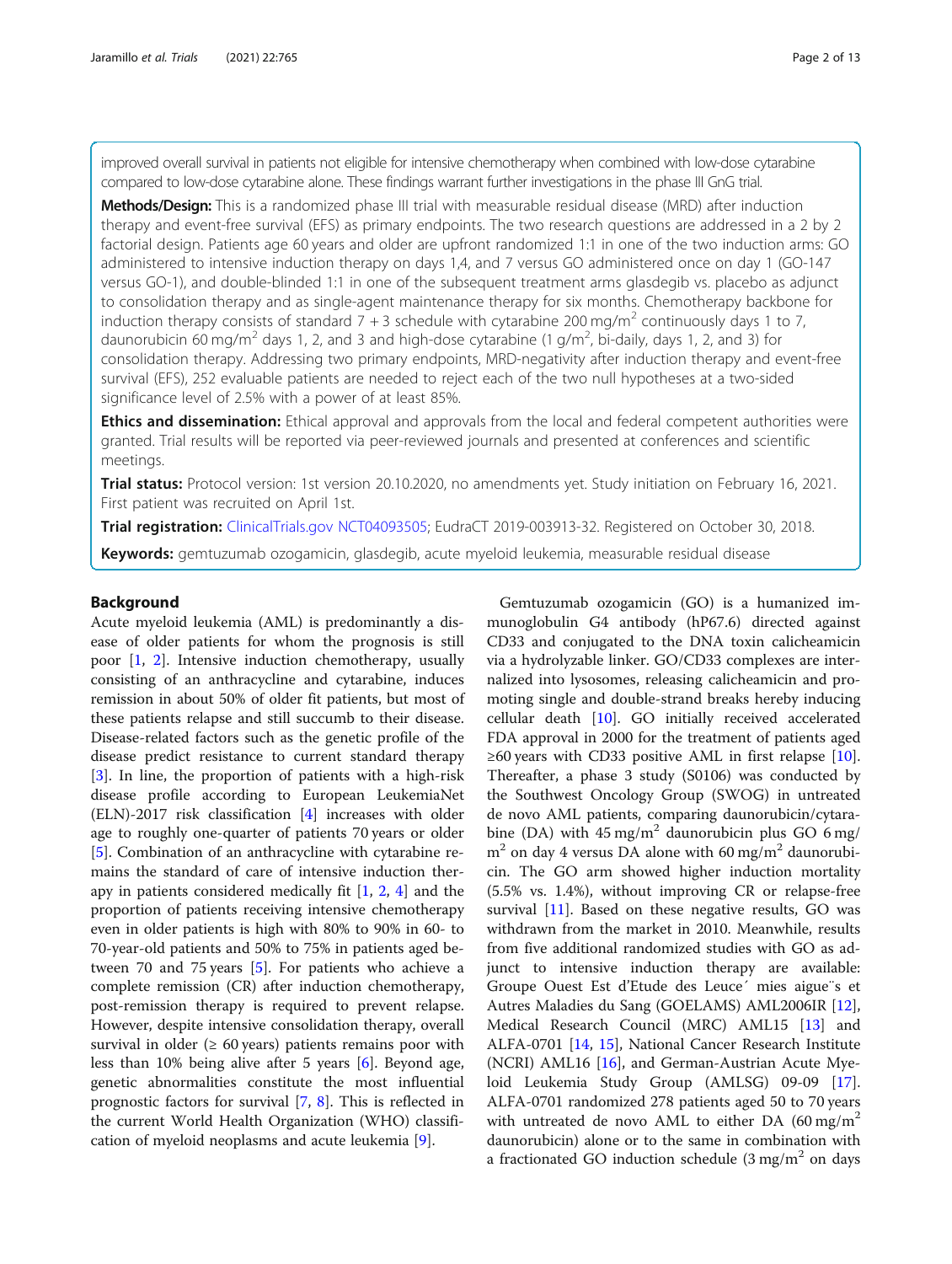1, 4, and 7) [[14\]](#page-11-0). Although CR with or without platelet recovery and early deaths were similar, patients in the GO arm had significantly improved median event-free (19.6 vs. 11.9 months;  $P=0.00018$ ) and overall survival (OS) (34 vs. 19.2 months;  $P=0.046$ ). A subgroup analysis revealed that the clinical benefit is mainly restricted to patients with favorable and intermediaterisk karyotype [\[14](#page-11-0)]. A meta-analysis of 3.325 patients (aged 18–84) from 5 randomized studies investigating GO as adjunct to induction chemotherapy in untreated AML concluded that the addition of GO improved OS in patients without adverse cytogenetics [[18\]](#page-11-0). Rates of sinusoidal obstruction syndrome (SOS), a side effect associated with GO treatment, and 30 and 60-day mortality were lower with  $3 \text{ mg/m}^2$  vs. 6 mg/m<sup>2</sup> GO  $[19]$  $[19]$  $[19]$ . Out of the five studies included in the meta-analysis, Castaigne et al. was the only one reporting on fractionated GO in a dosage of  $3 \text{ mg/m}^2$ on days 1, 4, and 7 (GO-147) [[14,](#page-11-0) [18\]](#page-11-0). Interestingly, the addition of GO to induction therapy did not lead to an improved CR rate but a significantly higher rate of patients being negative for measurable residual disease (MRD-negative, 7% versus 39% in the standard and experimental arm, respectively) [[20\]](#page-11-0). In addition, treatment with fractionated GO-147 was associated with a significant survival benefit in the large metaanalysis in comparison to patients that did not receive GO (OR:0.24, 99% CI 0.07–0.85), while this difference could not be shown for treatment with single-dose GO-1 (3 mg/m<sup>2</sup>) (OR: 1.0, 99% CI 0.78-1.3). Importantly, non-relapse mortality was not increased in patients treated with GO [[14\]](#page-11-0). A major concern for patients receiving GO is the risk of SOS, especially among patients who received allogeneic hematopoietic cell transplantation (allo-HCT) within the preceding three months [\[21](#page-11-0)]. Revised dosing schedules significantly lowered rates of SOS to expected levels in patients being GO-naive [\[14](#page-11-0), [22](#page-11-0), [23](#page-11-0)]. Thus, the randomized comparison of GO-147 versus GO-1 as adjunct to intensive induction therapy appears as a logical consequence in terms of safety and efficacy [[24\]](#page-11-0).

The efficacy of GO during consolidation therapy was evaluated in 2 trials assessing GO on a randomized basis. In the MRC AML15 trial, a total of 948 patients were assigned to receive or not receive GO as adjunct to first consolidation therapy [\[13\]](#page-11-0). There were no differences in cumulative incidence of relapse (GO 46% vs.no GO 51% p=0.20) or OS (p=0.9) between the two groups. In the study from the Hemato-Oncologie voor Volwassenen Nederland (HOVON) group, older patients, who achieved CR after intensive induction therapy were randomized to either 3 cycles of GO  $(6 \text{ mg/m}^2 \text{ every } 4$ weeks)  $(n=113)$  or no postremission therapy  $(n=119)$  [[25\]](#page-11-0). There were no significant differences regarding OS  $(p=0.52)$  and disease-free survival  $(p=0.40)$  between both groups. Thus, to date, no randomized data are available supporting the addition of GO in consolidation therapy [[24,](#page-11-0) [26\]](#page-11-0).

In AML, cytotoxic chemotherapy can reduce tumor bulk but is less effective at targeting tumor-initiating cells. The key challenge has been to identify the molecular mechanisms maintaining and sustaining tumorinitiating cell activity, self-renewal and survival. The Hedgehog (Hh) signaling is critical in terminal cell differentiation during embryogenesis and is believed to play a key role in the development of human malignancies when aberrantly activated. In AML aberrant activation of the Hh signaling pathway has been shown to be implicated in the maintenance of leukemia stem cell populations in several model systems [\[27](#page-11-0)]. Glasdegib is a selective, small-molecule inhibitor of smoothened (SMO), a membrane protein that regulates the Hh pathway. In vivo treatment of AML cells with glasdegib attenuated the leukemia-initiation potential in a serial transplantation mouse model [\[28](#page-11-0)]. Comprehensive gene set enrichment analysis revealed that glasdegib modulates self-renewal signatures and cell cycle progression [[29\]](#page-11-0). Clinical data have supported these encouraging results. In a phase I study, a maximally tolerated dose of 400 mg daily was established and in a phase II study the recommended dose was 100 mg daily [[30,](#page-11-0) [31](#page-11-0)]. In a randomized phase 2 study in older patients not fit for intensive chemotherapy, the addition of glasdegib 100 mg daily to low-dose cytarabine resulted in a significantly higher CR rate and OS as compared to low-dose cytarabine alone [\[32\]](#page-11-0). Interestingly, the beneficial effect of glasdegib on OS was not restricted to patients achieving a CR, as the observed beneficial effect on OS was larger than that seen on the CR-rate supporting the leukemic stem cell targeting effect of glasedib [[32\]](#page-11-0).

Based on the compelling preclinical data and the results of the phase-I and randomized phase-II studies, it appears reasonable and clinically feasible to combine standard intensive consolidation therapy with glasdegib. In this manuscript, we describe the rationale, design, and dosing details of the GnG study ([clinicaltrials.gov](http://clinicaltrials.gov) identifier, NCT04093505; EudraCT No, 2019-003913- 32), a phase III study to compare two schedules of GO as adjunct to intensive induction therapy and to compare intensive postremission therapy with or without glasdegib in a double-blinded manner in older patients with newly diagnosed AML.

Primary objectives of the study are (i) to assess the clinical efficacy of sequential or one-dose GO as adjunct to intensive induction therapy and (ii) to assess the clinical efficacy of glasdegib added to consolidation therapy and as a single agent for 6 months'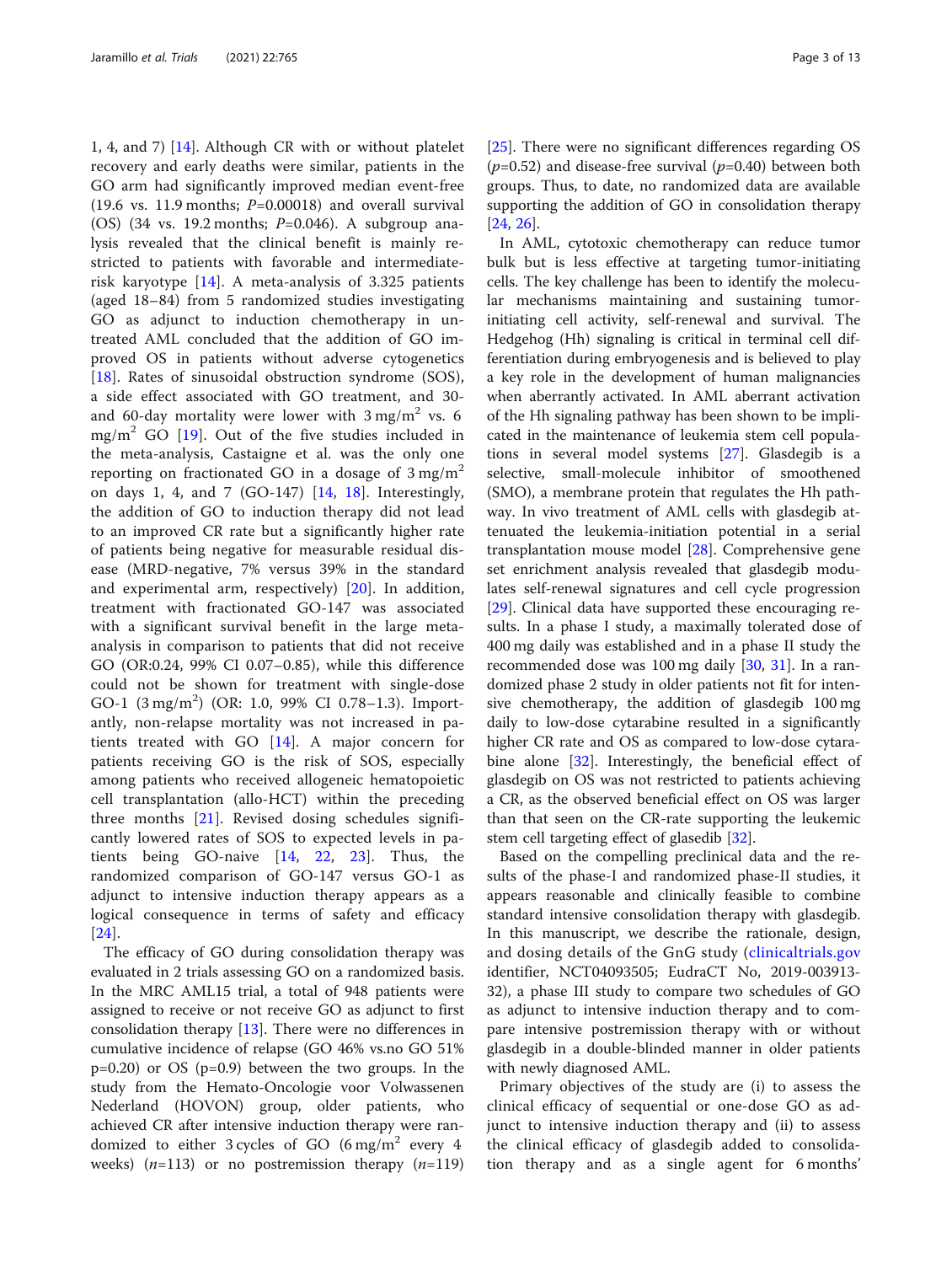maintenance therapy in older patients with newly diagnosed AML.

## Methods

# Design

The GnG study is a randomized phase III trial with MRD after induction therapy and event-free survival (EFS) as primary endpoints. The two research questions are addressed in a 2 by 2 factorial design. Patients are upfront randomized to one of the two induction schedules (GO-147 versus GO-1) and to glasdegib or placebo (double blinded) added to consolidation therapy and as single agent for 6 months' maintenance therapy in a 1:1 ratio. The trial is designed to gain evidence of the antileukemic activity of GO and glasdegib in older patients with newly diagnosed AML.

#### Study setting and randomization

In Germany, patients with newly diagnosed AML are usually referred to academic Hospitals. In this study, patients will be recruited in 25 academic centers registered in the Study Alliance Leukemia (SAL) group. Participating centers are contacted by study monitors and the medical coordinator monthly to promote patient recruitment. Furthermore, after protocol amendments or upon relevant updates during the study, a newsletter will be sent to all participating centers. Conferences with the participating centers of the SAL network are done regularly to share information regarding therapy responses and complications seen within the study. Expecting at least 5 eligible patients per year and center, approximately 2 years are required to recruit the intended number of patients.

Each patient having signed informed consent and meeting all inclusion criteria is registered in the electronic case report form (eCRF). Via eCRF a unique patient ID (PAT-ID) is assigned. Following registration, eligible patients are upfront randomized 1:1 to induction chemotherapy containing either fractionated GO treatment (GO-147) or one single dose of GO (GO-1) and again 1:1 either to glasdegib or placebo (double-blinded) as adjunct to consolidation therapy and as single-agent for 6-months of maintenance therapy. Following these randomizations, 63 patients shall be allocated to each arm. Randomization is stratified by assumingly important prognostic factors age  $(\leq 70 \text{ years} \text{ vs. } > 70 \text{ years})$  and Eastern Cooperative Oncology Group (ECOG) performance status (PS) (ECOG PS = 0 vs. ECOG PS  $>$  0). Block randomization with varying block lengths is used and performed using the web tool [www.randomizer.at](http://www.randomizer.at), by which randomization for double-blind clinical trials can easily be handled. Patients withdrawn from the trial retain their identification codes. Patients have to provide written informed consent before any protocol-specific

procedures are performed. Applicable regulatory requirements, Good Clinical Practice, and ethical principles from the Declaration of Helsinki are adhered to during the study.

## Post-randomization events

If MRD-negativity cannot be measured, the outcome will be imputed. Any-cause death before MRD measurement, will be regarded as MRD-positive. Dropouts (including lost-to-follow-up) are considered as censoring events. The dropout rate for the assessment of the short-term endpoint is assumed to be 3%. For the long-term endpoint EFS, a dropout rate of 5% is expected 2 years after randomization. Dropout times are assumed to be exponentially distributed.

#### Withdrawal of patients

A patient must be withdrawn from the trial (i) at any time at the patient's own request, (ii) after induction therapy if the patient fails to obtain CR/CRi, (iii) at any time if unacceptable toxicity necessitating cessation of treatment is observed, (iv) at any time if there are changes in the medical status of the patient that compromise the patient's safety or if the investigator considers that the withdrawal is in the patient's best interest, (v) in case of pregnancy, (vi) at any time if insufficient protocol compliance from the patient is observed, (vii) if the patient is lost to follow-up. Patients who meet criteria i) to vi) and agree with the continuation of follow-up will be followed according to the protocol (supplementary Table [5](#page-10-0).).

Unresolved AEs are followed in such cases; however, if the patient withdraws from the trial and also from consent for disclosure of future information (e.g., follow-up visits), further data collection is prohibited.

# Treatments and study procedures

# Induction therapy

Patients receive one cycle of backbone induction therapy with standard  $7 + 3$  regimen: cytarabine 200 mg/m<sup>2</sup> administered via continuous intravenous (IV) infusion for a total of 7 days and daunorubicin 60 mg/m<sup>2</sup> days 1, 2, and 3. Patients are randomized to receive in addition GO 3 mg/m<sup>2</sup> IV over 1 h (Mylotarg<sup>®</sup>), either on days 1,4, and 7 or only once on day 1 (GO-147 versus GO-1). Dose modification in case of CTC grade  $\leq$  toxicity is allowed in the GO-147 schedule to enable continued administration of GO on day 4 and day 7, respectively. In the case of grade 3 toxicity on day 1 and/or 4, patients will receive GO on days 4 and 7, respectively, if the CTC grade has improved to grade < 3 toxicity prior to infusion. In the case of CTC grade 4 toxicity, GO is discontinued. Likewise, patients who develop anaphylaxis, pulmonary edema, acute respiratory distress syndrome,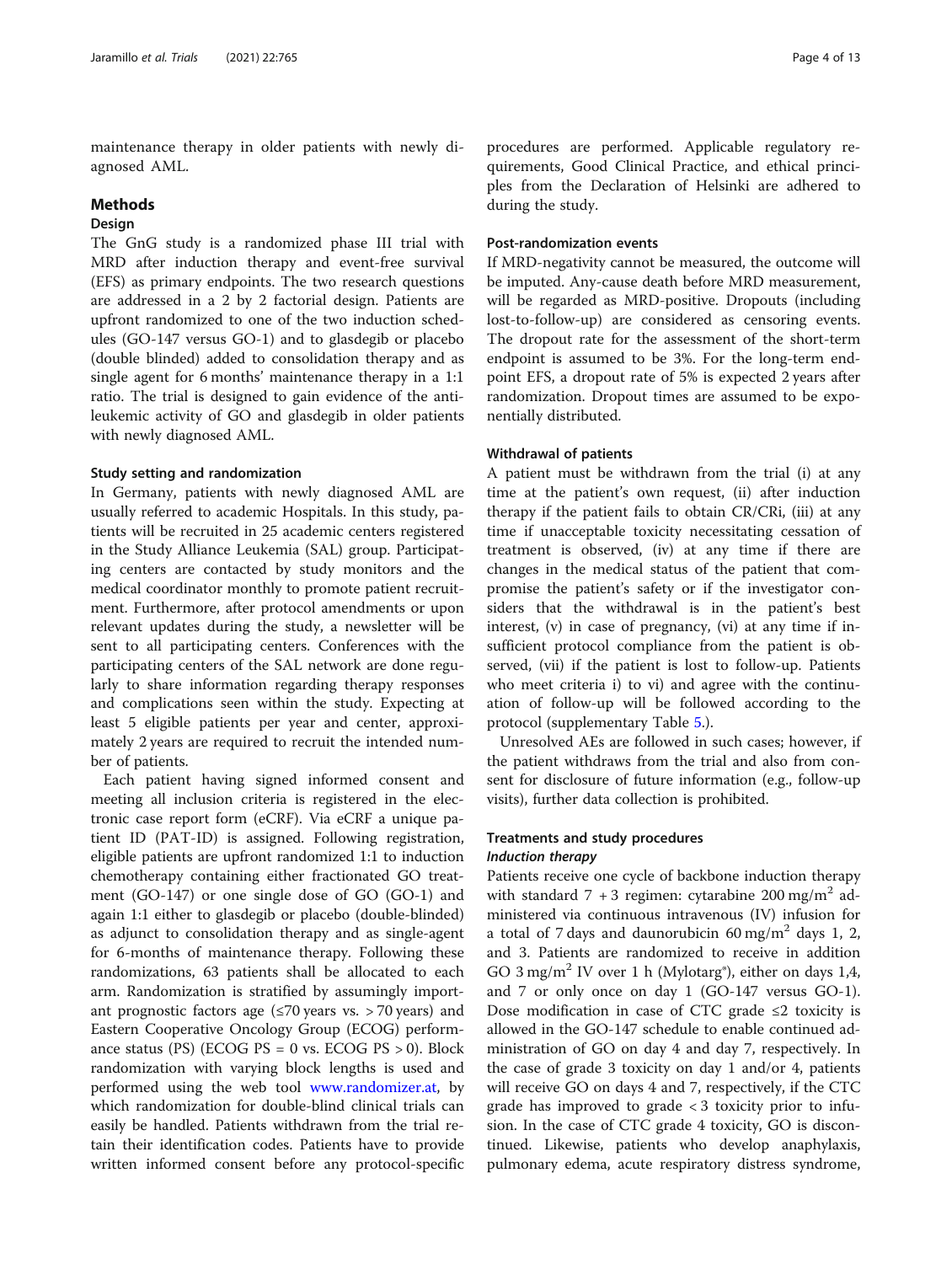or SOS after the first administration are not allowed to receive further doses of GO. On days 15 and 28 (window day 28 to day 42), a bone marrow aspirate specimen is collected for local and central assessment. If this bone marrow specimen is not evaluable for assessment of response, the bone marrow aspiration has to be repeated upon count recovery or day 42 whichever occurs first. In case of bone marrow blast count > 10% on day 15, or no CR or CR with incomplete neutrophil or platelet recovery (CRi) after induction therapy, one cycle of HAM (high dose cytarabine and mitoxantrone) as salvage therapy is allowed within the protocol.

## Consolidation and maintenance therapy

During the consolidation phase, patients receive up to two cycles of cytarabine  $(1.0 \text{ g/m}^2)$  administered by IV infusion every 12 h on days 1, 2, and 3  $[33]$ . Study drug (glasdegib 100 mg or placebo) is orally administered with approximately 8 ounces (240 mL) of water in the morning, at the same time each day from cycle day 1 to 28. Cycle 2 of consolidation chemotherapy is scheduled to start immediately after the end of cycle 1 or within the next two weeks if blood count recovery is delayed. In case of hematologic toxicity, a dose reduction or delay of glasdegib is not required. Remission status assessments

take place after each consolidation therapy cycle. Patients may undergo allo-HCT after induction or after any of the consolidation therapy cycles.

During maintenance therapy, the dose of the study drug is the same as during consolidation therapy (glasdegib 100 mg). Maintenance therapy with glasdegib or placebo begins after the end of the 2nd consolidation therapy cycle (includes recovery period of up to 14 days, if applicable) and after assessment of remission status or 180 days after allogeneic HCT. Patients receive up to 6 cycles of 28 days each (168 days in total) within the maintenance schedule. Remission status assessments take place every three months for two years after beginning maintenance therapy. The overall treatment schedule is summarized in Fig. 1.

Glasdegib and placebo are interrupted in patients experiencing adverse events of grade 3 or 4. Appropriate follow-up assessments are performed until adequate recovery from toxicity. In patients recovering within 21 days from dose interruption, glasdegib/placebo may be resumed. If hematological recovery parameters are not met after 21 days of dose interruption, permanent discontinuation of treatment with glasdegib/placebo is advised. Criteria for dose interruption and dose reductions in cases of non-hematological toxicities including

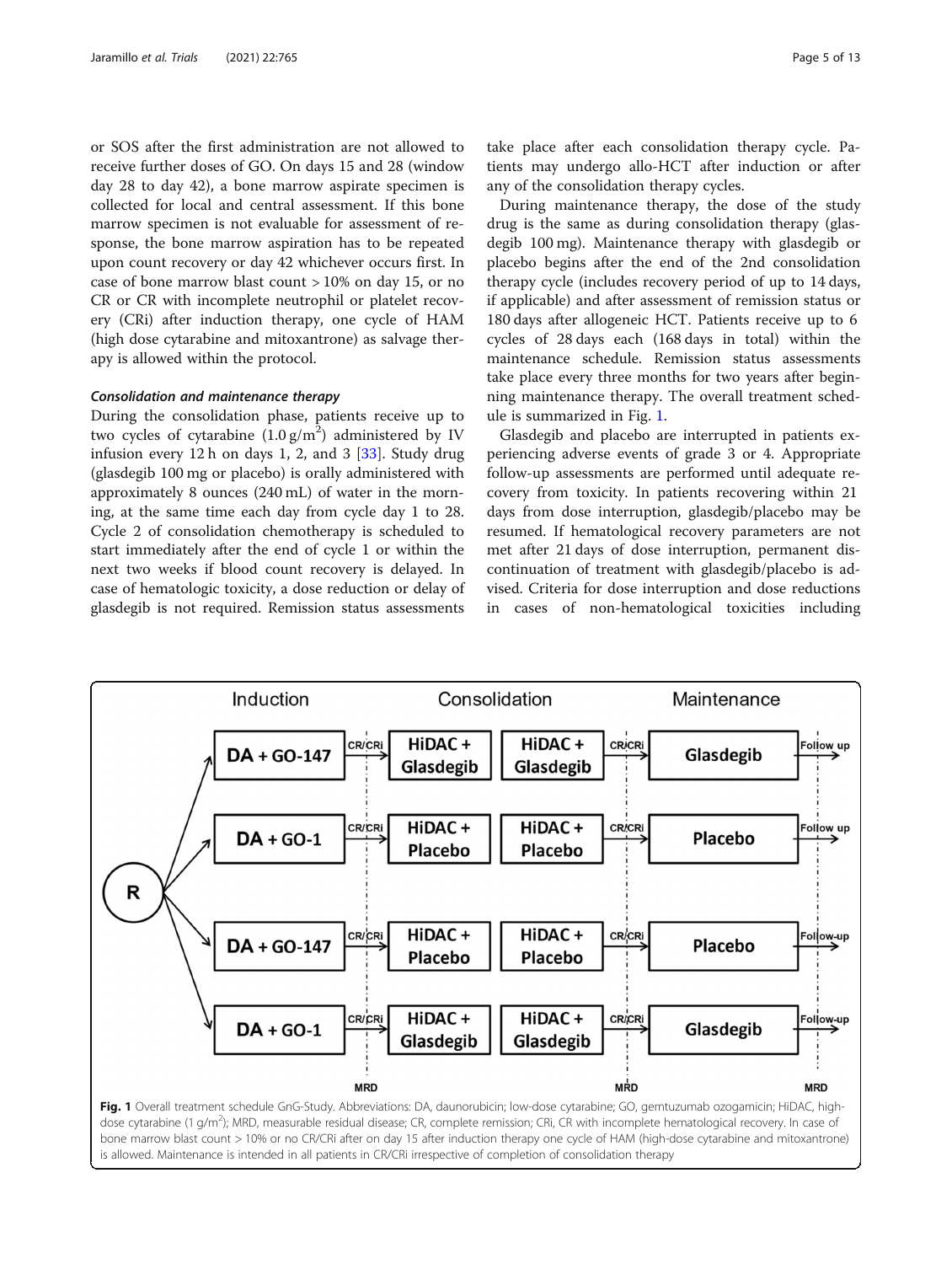applicable doses in milligrams are summarized in Tables 1 and [2](#page-6-0).

#### Long-term follow-up

The period of observation under therapy ends with the last visit of the sixth cycle of maintenance therapy. After the end of treatment visit, patients are routinely followed-up according to standard of care. Follow-up is intended until the last patient alive has been observed for at least 2 years (study treatment including subsequent follow-up). Assuming 2 years of linear recruitment, total observation of the first patient may last up to 4 years and a median follow-up of 3 years at end of study is expected.

Event-free survival and OS observational follow-up are recorded until the end of the study. After achieving an observation period of 2 years counted from day 1, the follow-up may be performed by contacting the treating physician instead of in house-visits.

## Additional study procedures during induction, consolidation, and continuation phases

Patients undergo efficacy and safety assessments, including monitoring of MRD, bone marrow specimen collection, blood and urine sampling, and patient-reported outcomes before receiving study drug and at specified time points throughout the study (supplementary Tables [1](#page-10-0) to [4\)](#page-10-0).

#### Participants

#### Inclusion criteria

Inclusion criteria are outlined in Table [3](#page-7-0). Key inclusion criteria are newly diagnosed AML according to the 2016 WHO classification, no prior chemotherapy for leukemia except hydroxyurea for up to 7 days to control hyperleukocytosis, age 60 years and older, and ECOG PS between 0 and 2.

## Exclusion criteria

Exclusion criteria are summarized in Table [3](#page-7-0). Main exclusion criteria are diagnosis of acute promyelocytic leukemia (APL) with translocation  $t(15;17)(q22;q12)$  or BCR-ABL-positive AML. Other exclusion criteria are known active CNS leukemia, HIV, viral hepatitis, prior

treatment with a smoothened inhibitor (SMOi) and/or hypomethylating agent, as well as known liver cirrhosis or history of SOS.

## **Efficacy**

The GnG trial has two efficacy endpoints. The first is MRD-negativity after sequential or single-dose GO in combination with intensive induction therapy. MRDnegativity is defined as the absence of leukemic cells at the end of the induction therapy assessed by flow cytometry with a sensitivity of  $10^{-4}$ - $10^{-5}$ . If MRD-negativity cannot be measured, or if patients drop out of the study before MRD measurements, missing values will be replace using multiple imputation. Patients who die from any cause before MRD measurement will be regarded as MRD-positive. The second endpoint is EFS after two years; EFS is defined as the time from randomization until one of the following events, whichever occurs first: a) failure to obtain CR or CR with incomplete neutrophil or platelet recovery (CRi) after induction therapy, b) relapse from CR/CRi or c) death from any cause. Patients without an event are censored at last follow-up. Refractory disease or treatment failure is defined as failure to achieve CR or CRi, presence of Auer rods, or appearance of new or worsening extramedullary disease after induction therapy. Relapse after CR or CRi is characterized by ≥5% blast cells in the bone marrow aspirate and/or biopsy not attributable to any other cause, the reappearance of leukemic blasts in the peripheral blood, appearance of extramedullary leukemia, or presence of Auer rods. Platelet  $(\geq 100 \text{ G/l})$  and neutrophil  $(\geq 1.0 \text{ G/l})$ counts for the assessments of CR and CRi are assessed according to standard criteria [[4\]](#page-11-0).

Secondary survival endpoints are OS (defined as time from randomization until death from any cause) and relapse-free survival (RFS) (measured from first CR/CRi to time of recurrence of the disease or death from any cause, whichever occurs first). Patients without an event are censored at the last date of follow-up. Further secondary endpoints are response (CR/CRi) after induction therapy, patient-reported outcomes (PROs) and pharmacoeconomics. PROs include assessments of a) healthrelated quality of life (QoL), calculated as the EORTC

Table 1 Glasdegib interruptions in case of toxicities

| <b>Fable I</b> Glasacque interruptions in ease of toxicities                                                                                |                                                                                                                           |  |
|---------------------------------------------------------------------------------------------------------------------------------------------|---------------------------------------------------------------------------------------------------------------------------|--|
| Toxicity causing glasdegib interruption                                                                                                     | Resumption within the first 21 days when:                                                                                 |  |
| Any toxicity grade $\geq$ 3 according to CTCAE criteria potentially attributable to<br>glasdegib regardless of when it occurs in the cycle. | Toxicity returns to patient's baseline/ toxicity resolved (non-<br>hematological toxicity recovers to grade $\leq$ 1)     |  |
| ANC $<$ 0.1G/l and /or platelets $<$ 10G/l regardless of when it occurs in the cycle                                                        | ANC $\geq$ 0.1G/l and platelet count $\geq$ 10G/l and re-treatment can occur<br>safely as per the investigator's judgment |  |
| No resolution of above toxicities after 21 days                                                                                             | Discontinue medication permanently                                                                                        |  |

Glasdegib doses omitted for toxicity are not replaced within that cycle (e.g., cycles are not to be prolonged beyond 28 days in order to make up for any missed glasdegib doses during that cycle). Toxicity is graded according to CTCAE criteria. Once the Glasdegib dose has been reduced, all subsequent cycles should be administered at that dose level, unless further dose reduction is required. Dose re-escalation is not allowed. Abbreviations: CTCAE Common Terminology Criteria for Adverse Events, ANC absolute neutrophil count.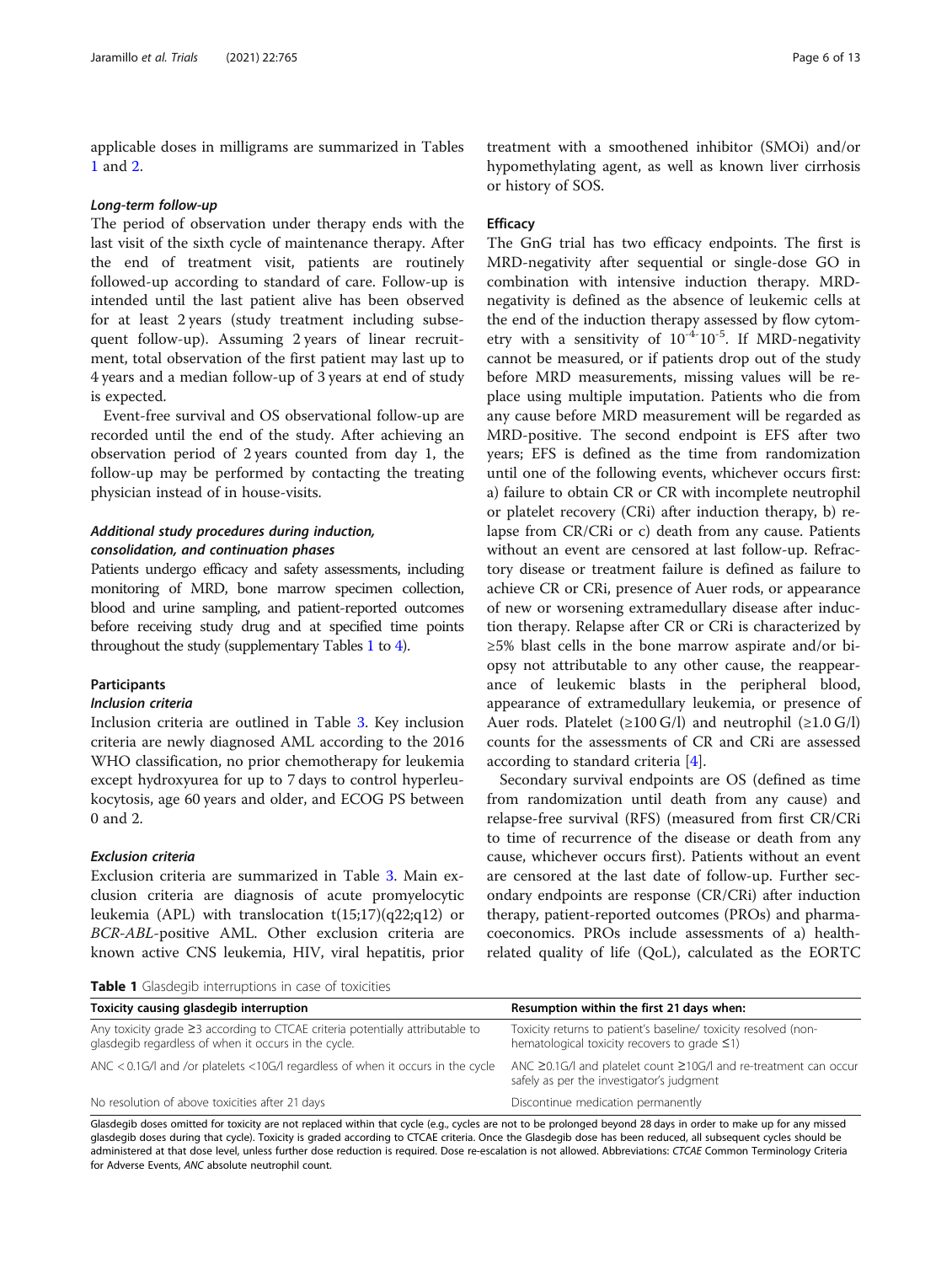<span id="page-6-0"></span>Table 2 Glasdegib dose reduction in case of non-hematological toxicities

| <b>Toxicity</b>                                                                                                                                                                         | Glasdegib dosage modification                                                                                                                                                                                         |
|-----------------------------------------------------------------------------------------------------------------------------------------------------------------------------------------|-----------------------------------------------------------------------------------------------------------------------------------------------------------------------------------------------------------------------|
| Non-hematologic toxicities grade $\geq$ 3 according to CTCAE criteria (excluding QTc<br>prolongation, muscle spasms, and myalgias).<br>First episode<br>Second episode<br>Third episode | Interrupt medication until toxicity recovers to grade $\leq 1$ ,<br>then:<br>Dose level decrease 1 (DLD1): 75 mg<br>DLD2: 50 mg<br>Discontinue medication permanently                                                 |
| Renal toxicity, where serum creatinine or BUN are $\geq$ $2 \times$ ULN or serum bicarbonate level<br>$is < 20$ mmol/L.<br>First episode<br>Second episode<br>Third episode             | Interrupt medication until toxicity recovers tograde ≤1<br>then:<br>DLD1<br>DLD <sub>2</sub><br>Discontinue medication permanently                                                                                    |
| Electrocardiogram QT corrected (QTc) prolongation grade 1.                                                                                                                              | Continue at the same level.                                                                                                                                                                                           |
| QTc prolongation grade 2 and 3.                                                                                                                                                         | Interrupt and resume when QTc returns to $\leq$ 470 ms:<br>- Within 7 days, dosing as before<br>- Within 14 days, DLD1<br>Discontinue medication permanently, in case of no return<br>to $\leq$ 470 ms after 14 days, |
| QTc prolongation grade 4 or repetitive grade 3 or grade 2 after DLD1.                                                                                                                   | Discontinue medication permanently                                                                                                                                                                                    |

Toxicity is graded according to CTCAE criteria. Once the Glasdegib dose has been reduced, all subsequent cycles should be administered at that dose level, unless further dose reduction is required. Dose re-escalation is not allowed. Nausea, vomiting, or diarrhea must persist until next therapy cycle at grade ≥3 to require dose modification

Abbreviations: CTCAE Common Terminology Criteria for Adverse Events, QTc QT corrected, DLD1 dose level decrease 1: 75 mg, DLD2 dose level decrease 2: 50 mg, ULN upper limit normal

QLQ-C30 Summary Score [[34](#page-11-0)], b) the quality of sleep or sleep disorders, calculated with the "Sleep Quality Index" from the PSQI according to the corresponding scoring guidelines [[35\]](#page-11-0), and c) anxiety and depression, calculated from the PHQ-4 according to the corresponding scoring manual [\[36\]](#page-12-0); pharmacoeconomics with health care resource utilization is assessed by self-administered resource utilization questionnaire and the SF-36 [[37](#page-12-0)] [[38](#page-12-0)] questionnaires for health economic analyses with patient-reported information on personal traits and experiences are collected at baseline.

#### Safety assessments

All adverse events (AEs) that occur after the clinical screening visit (or as soon as the medical history of the patient has been examined) are documented. The period of observation ends with the last study visit. All patients who have AEs, whether considered associated with the use of the investigational medical products or not, are monitored for outcome determination. All AEs are coded using the latest version of the Medical Dictionary for Regulatory Activities and assigned grades based on National Cancer Institute Common Terminology Criteria for Adverse Events, version 5.00. The Data Monitoring Committee (DMC) reviews all data relevant to safety. The DMC, which is composed of three independent experts meets regularly and provides the sponsor with recommendations regarding trial modification, continuation, or termination.

## Auditing

Audits are planned to be performed based on the regular risk-based evaluation. Regulatory authorities and auditors authorized by the sponsor may request access to all source documents, the CRF, and other trial documentation. Investigators are contractually bound to enable direct access to these documents and to support audit activities.

#### Protocol amendments

Decisions regarding protocol amendments will be taken by the study core team encompassing the coordinating investigator, trial coordinator, trial statistician, medical coordinator, and data management. Meetings for reviewing all available findings and information are scheduled every 2 weeks.

## Data collection and handling

All data required as per the study protocol, including clinical and laboratory data, are documented by the investigator or an authorized member of the study team in the medical record of the patient and in the eCRF. Access to the eCRF is password protected and an audit trail is in place. Any entries are tracked and locked to prevent further editing. The investigator at the clinical site is responsible for ensuring that all sections of the eCRF are completed correctly. Entries are checked for plausibility and consistency via eCRF-inherent edit checks and visually by the monitors where necessary. Implausibility and missing entries are queried and to be clarified with the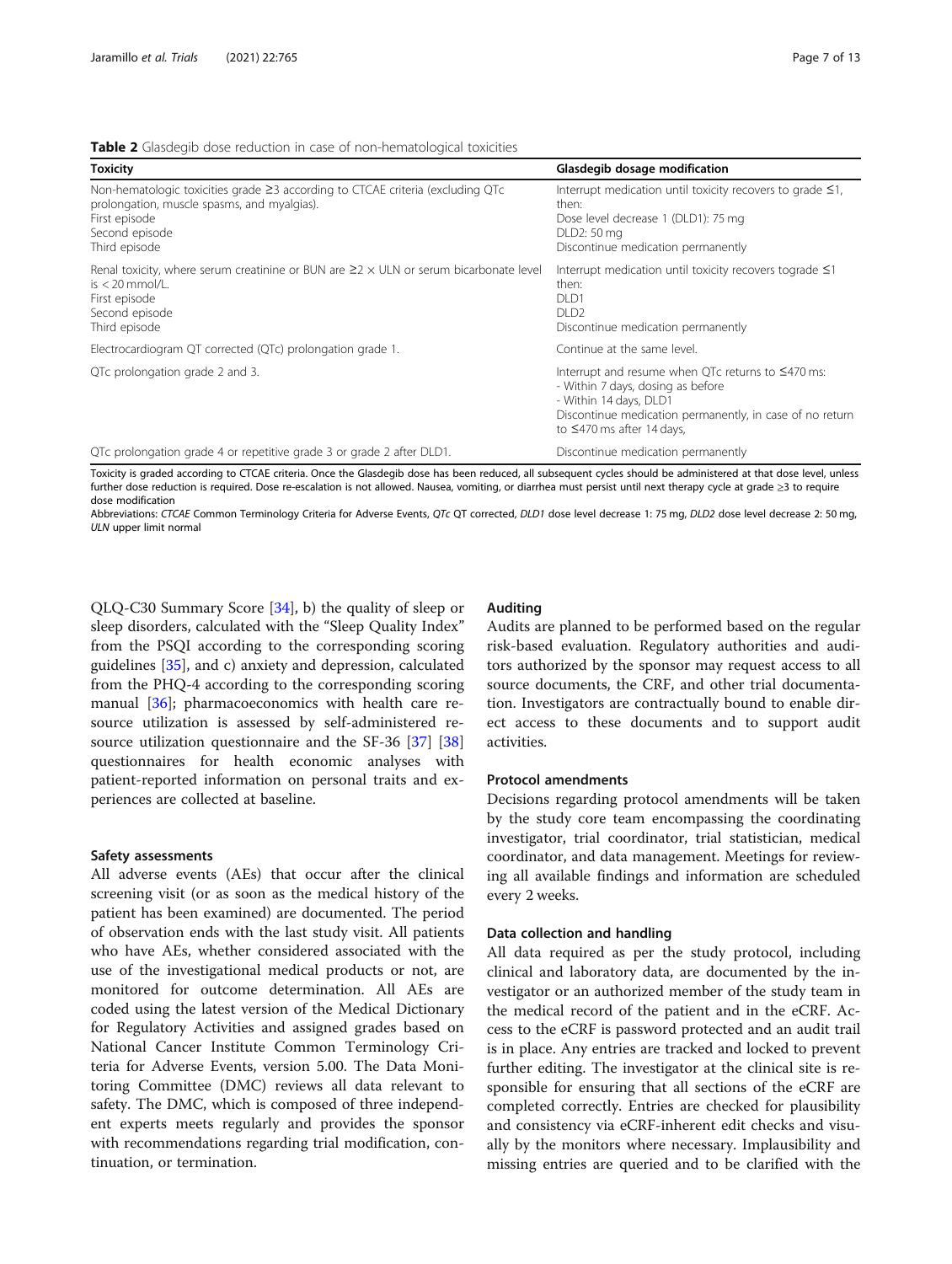#### <span id="page-7-0"></span>Table 3 Inclusion and exclusion criteria

| Category                      | Inclusion                                                                                                                                                                                                                                                                                                   | <b>Exclusion</b>                                                                                                                                                                                                                                                                                                                                                                                                                                                                                                                                                                                                                                                                                                                                                                                                                                                                                                                                                                                         |
|-------------------------------|-------------------------------------------------------------------------------------------------------------------------------------------------------------------------------------------------------------------------------------------------------------------------------------------------------------|----------------------------------------------------------------------------------------------------------------------------------------------------------------------------------------------------------------------------------------------------------------------------------------------------------------------------------------------------------------------------------------------------------------------------------------------------------------------------------------------------------------------------------------------------------------------------------------------------------------------------------------------------------------------------------------------------------------------------------------------------------------------------------------------------------------------------------------------------------------------------------------------------------------------------------------------------------------------------------------------------------|
| Population<br>characteristics | - Patients with newly diagnosed acute myeloid leukemia<br>according to the 2016 WHO classification.<br>- Genetic and immunophenotypic assessment in one of the<br>central laboratories.<br>- Age $\geq 60$ years, no upper age limit.<br>- ECOG performance status ≤2.<br>- Effective contraception method. | - AML with PML-RARA or BCR-ABL1.<br>- Patients with known active CNS leukemia.<br>- Pregnancy and lactation.<br>- Known or suspected active alcohol or drug abuse.<br>- Known positivity for HIV, active HBV, HCV, or hepatitis A<br>infection.<br>- Severe neurologic or psychiatric disorder interfering with ability<br>of giving informed consent.                                                                                                                                                                                                                                                                                                                                                                                                                                                                                                                                                                                                                                                   |
| Prior therapies               | - No prior chemotherapy for leukemia except hydroxyurea to<br>control hyperleukocytosis (≤7 days).                                                                                                                                                                                                          | - Prior treatment with a smoothened inhibitor (SMOi) and/or<br>hypomethylating agent.                                                                                                                                                                                                                                                                                                                                                                                                                                                                                                                                                                                                                                                                                                                                                                                                                                                                                                                    |
| Comorbidities                 |                                                                                                                                                                                                                                                                                                             | - Inadequate renal function.<br>- Inadequate liver function.<br>- Known liver cirrhosis.<br>- History of sinusoidal. Obstruction syndrome.<br>- Uncontrolled hypertension.<br>- Severe obstructive restrictive. ventilation disorder.<br>- Myocardial infarction.<br>- Congenital long QT syndrome.<br>- Torsades de pointes.<br>- Arrhythmias (including sustained ventricular tachyarrhythmia).<br>- Right or left bundle branch block and bifascicular block.<br>- Unstable angina.<br>- Coronary/peripheral artery bypass graft.<br>- Symptomatic congestive heart failure (NYHA III/IV).<br>- Cerebrovascular accident.<br>- Transient ischemic attack.<br>- Symptomatic pulmonary. embolism.<br>- Bradycardia defined as < 50 bpms.<br>- OTc interval > 470 msec.<br>- Uncontrolled infection.<br>- Evidence or history of severe non-leukemia associated bleeding<br>diathesis or coagulopathy.<br>- Patients with a "currently active" second malignancy other than<br>non-melanoma skin cancer. |
| Others                        | - Signed written informed consent.<br>- Ability of the patient to understand character and<br>consequences of the clinical trial.                                                                                                                                                                           | - No consent for biobanking.<br>- History of hypersensitivity to the investigational medicinal<br>product or to any drug with a similar chemical structure.<br>- Participation in a clinical study involving an investigational drug.                                                                                                                                                                                                                                                                                                                                                                                                                                                                                                                                                                                                                                                                                                                                                                    |

Abbreviations: AML acute myeloid leukemia, CNS central nervous system, ECOG Eastern Cooperative Oncology Group, NYHA New York Heart Association

responsible investigator. All relevant documents and data collected within the study will be archived for at least 10 years after the termination of the study.

#### Study Monitoring

Study monitoring is done by the Heidelberg Clinical Studies Coordination Center (KKS). A total of 130 monitoring visits to 25 study sites (5 per site on average) are planned over a study period of 48 months. The first monitoring visit at each study center is scheduled to occur at the end of the second patient's induction therapy. Further monitoring visits at each study site will depend on the (i) recruitment of study participants, (ii) the monitor's assessment of the trial site's compliance with applicable stipulations (e.g., number and severity of protocol deviations or deficiencies detected during study visits), (iii) the deficiencies detected in the Central Data Review, and (iv) the assessment of the coordinating team. The monitoring is carried out according to a

monitoring manual giving comprehensive guidance on monitoring activities (SDV rules, corrective and preventive actions, documentation of protocol violations, escalation of findings etc.).

## Ancillary and post trial care

The treatment period (EOT) ends after the last visit of the sixth cycle of maintenance therapy or may end prematurely for various reasons. After EOT patients are routinely followed up and treated as per the standard of care at the discretion of the treating physician. The period of observation ends for all patients when the last patient being included and alive has been followed for at least 730 days (2 years) counted from this patient's day 1 of study treatment.

## Ethical and legal aspects

Before the start of the trial, the trial protocol, informed consent document, and any other appropriate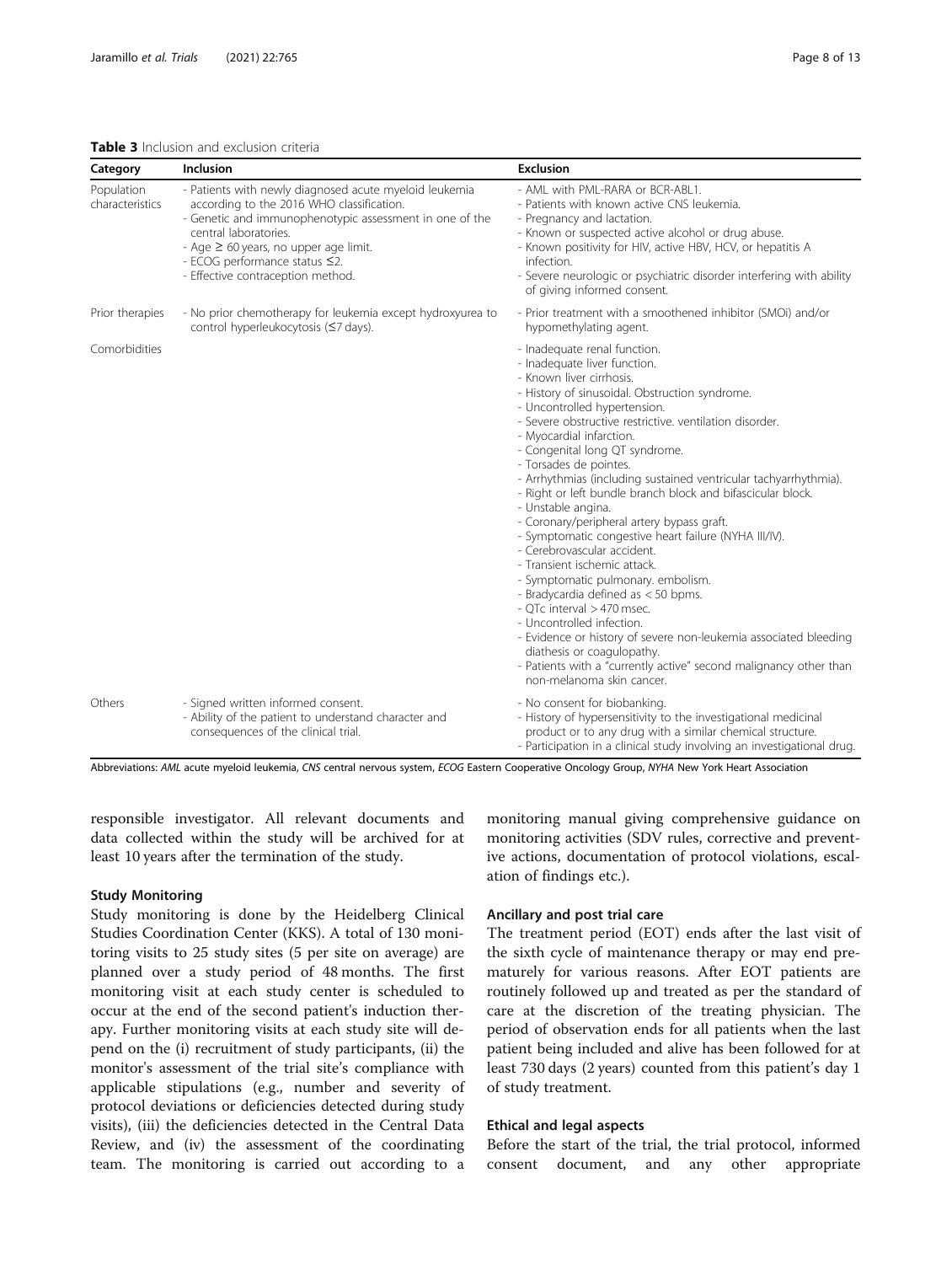documents were submitted to the independent Ethics Committee (EC) as well as to the competent federal authority (BfArM). A written favorable vote of the EC and an approval by the competent higher federal authority are a prerequisite for initiation of the clinical trial. All the procedures set out in this trial protocol are designed to ensure that all persons involved in the trial abide by Good Clinical Practice (GCP) and the ethical principles described in the current version of the Declaration of Helsinki. The trial is carried out in keeping with local legal and regulatory requirements. Before being admitted to the clinical trial, all patients must consent in written form to participate after the nature, scope, and possible consequences of the clinical trial have been understood by the patient.

All planned substantial changes to the study (protocol amendments) are to be submitted in writing to the EC and the competent federal authority requesting their approval. . Records of relevant communication with the EC and the regulatory authorities are kept by the coordinating investigator.

#### Access to data and dissemination policy

After the publication of the complete trial, access to selected raw data is intended. This must be done in accordance with the European data protection act and informed consent given by the patients.

The results from this trial will be presented at national (e.g., annual meeting of the German Society of Hematology/ Oncology); meetings of the Competence Net "Acute and Chronic Leukemias" and international meetings (e.g., meetings of the European Leukemia-Net; annual congresses of the European Hematology Association, the American Society of Hematology and the American Society of Clinical Oncology). The full results will be published in high-impact peerreviewed medical journals.

## Sample size calculation and statistics

Addressing two primary endpoints, MRD-negativity after induction therapy and EFS, 252 evaluable patients are needed to reject each of the two null hypotheses at a two-sided significance level of 2.5% with a power of at least 85%.

The first primary endpoint evaluation involves the comparison of rates of MRD-negativity assessed by flowcytometry after induction therapy between GO-147 and GO-1. Assuming a rate of MRD-negativity of 45% for GO-147 and 20% for GO-1, as well as a 3% dropout rate, a total number of 252 evaluable patients are needed to reject the null hypothesis of no difference regarding the MRD-negativity rate for patients receiving GO-147 as compared to patients receiving GO-1 during induction therapy at a two-sided significance level of 2.5% with a power of at least 85% using a chi-squared test.

The second primary endpoint evaluation involves a two-group comparison of EFS between the experimental arm of glasdegib as well as the control arm of placebo both as adjunct to standard consolidation therapy. Assuming a 2-year EFS of 38.5% for the experimental arm and a 2-year EFS of 21% for the control arm (resulting in a hazard ratio of HR=0.612), as well as an exponentially distributed dropout rate of 5% at 2 years, a total number of 224 evaluable patients (based on a number of  $d=178$  required events) are needed to reject the null hypothesis assuming no difference regarding EFS for patients receiving glasdegib as compared to patients receiving placebo at a two-sided significance level of 2.5% with a power of at least 85% using a log-rank test, assuming an accrual time of 24 months, as well as a follow-up time of 24 months. This leads to a total sample size of N=max(252, 224)=252 patients to be enrolled for the whole trial to ensure a power of at least 85% for both primary endpoints.

The MRD-negativity after induction therapy is analyzed using a generalized linear mixed model and EFS with a Cox regression frailty model. Both models are adjusted for the following fixed factors: treatment (MRDnegativity: GO-1 vs. GO-147 and EFS: glasdegib vs. placebo), age, sex, and ECOG PS, as well as for the random factor "recruiting center". The primary analysis is based on the full analysis set including all randomized patients. Adjustment for multiple testing is done using the Bonferroni-Holm procedure in order to control the family-wise error rate at a two-sided significance level of 5% in the strong sense. Missing values for the shortterm primary endpoint MRD-negativity are replaced using multiple imputation by using the fully conditional specification method [[39\]](#page-12-0). Odds and hazard ratios are reported alongside with two-sided 97.5% and 95% confidence intervals, and a possible center effect is assessed by calculating the intra-class correlation coefficient and by presenting the results stratified for the center. A sensitivity analysis of the long-term primary endpoint additionally includes the interaction between maintenance therapy and induction therapy. Statistical analysis is performed using SAS v9.4 or higher.

### **Discussion**

We designed a randomized phase-III study to compare two schedules of GO as adjunct to intensive induction therapy and to compare intensive postremission therapy with or without glasdegib (GnG-study) in a doubleblinded manner. This study intends to answer two research questions: first, whether fractionated GO administered on days 1, 4, and 7 outperforms a single dose of GO on day 1 during induction therapy with the endpoint MRD status after induction therapy, and second, whether glasdegib as adjunct to consolidation therapy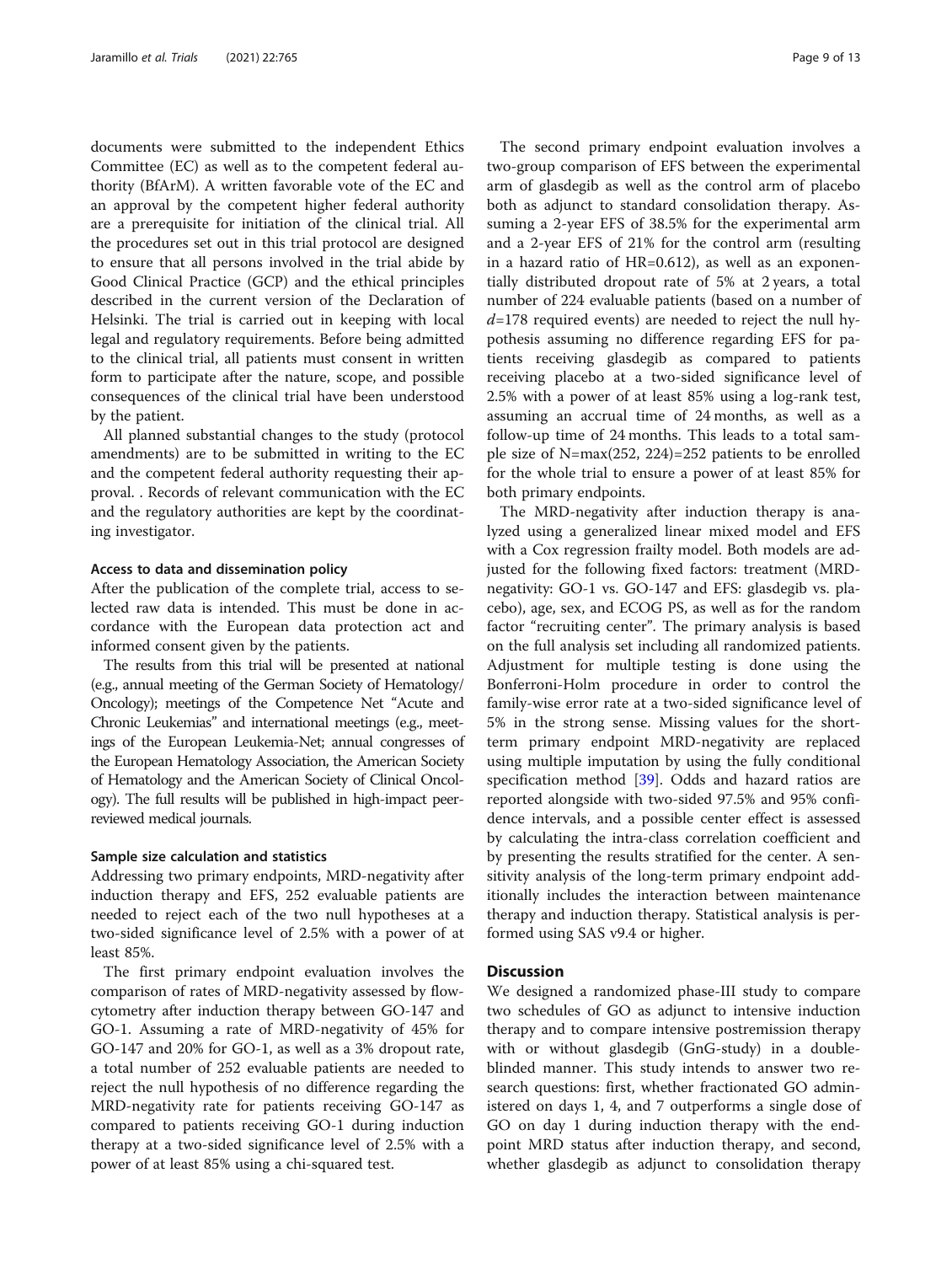and as single-agent maintenance therapy for six months improves EFS.

According to the meta-analysis of Hills et al. [[18\]](#page-11-0), the addition of GO to induction chemotherapy significantly reduced the risk of relapse. The clinically most relevant effect was seen in the ALFA-0701 trial (risk of relapse; HR, 0.55), which administered GO on days 1, 4, and 7, compared to GO on day 1 in the MRC trials (risk of relapse; HR, 0.82). This reduction led to an improvement in survival after achieving CR and OS [[18\]](#page-11-0). However, already GO-1 as adjunct to intensive induction therapy has been shown to reduce significantly the MRD level in AML with mutated *NPM1* after induction therapy [\[37](#page-12-0)]. Still, it is unclear which GO regimen is more effective in achieving MRD-negativity. In addition, it is of high interest whether MRD status after induction therapy can serve as a surrogate outcome for survival.

MRD-negativity assessed by real time quantitative polymerase chain reaction (RT-qPCR) in patients with AML achieving CR is known to be associated with a lower relapse risk. It can be considered a broad predictive biomarker useful to guide the patient's postremission management [\[40](#page-12-0)–[44\]](#page-12-0). Thus, the ELN consensus recommends molecular MRD assessments for NPM1 mutations, RUNX1-RUNX1T1, CBFB-MYH11, and PML-RARA fusion transcripts at diagnosis, after two cycles of induction/consolidation therapy, and every 3 months, for 24 months after the end of treatment [\[4](#page-11-0)]. However, MRD assessment by RT-qPCR can only be applied to AML patients with suitable molecular aberrations.

In the NCRI AML16 trial, flow cytometry was used for the detection of MRD in 186 AML patients in remission. The authors found no significant improvement in the quality of remission regarding MRD-negativity between patients receiving GO vs. control [\[16](#page-11-0)]. However, the addition of GO to induction therapy in a fractionated schedule in the ALFA-0701 trial led to a higher rate of patients being negative for MRD [\[20\]](#page-11-0). A recent metaanalysis, including 19 studies, concluded that, overall, pre-transplant MRD-positivity was associated with worse leukemia-free survival (HR, 2.76 [1.90–4.00]), OS (HR, 2.36 [1.73–3.22]), and cumulative incidence of relapse (HR, 3.65 [2.53–5.27]). However, the significant heterogeneity among studies using flow-based methods was observed, most likely due to site-specific methodological differences [[45\]](#page-12-0).

The multicenter AML02 study, which enrolled pediatric patients, showed that MRD assessed by flow cytometry after induction therapy was a better predictor of EFS, relapse rate, and RFS than the morphological as-sessment of treatment response [\[46](#page-12-0)].

In line with these findings, our first research question is whether GO applied in a fractioned manner increases the probability of MRD-negativity after induction

therapy. Furthermore, we are aiming to evaluate if there is a correlation between MRD-negativity, as assessed by flow cytometry and relapse risk and survival in AML patients.

A correlation between MRD-positivity and relapse risk suggests that relapse is initiated by residual leukemia stem cells (LSC), which have shown to be resistant to conventional cytotoxic chemotherapy. In preclinical studies, glasdegib induced rapid and complete tumor regression as a single-agent or in combination with chemotherapy and reduced the expression of key leukemia stem-cell regulators hereby decreasing the leukemia stem-cell populations in patient-derived AML cells [[27\]](#page-11-0). Thus, in our trial, we sought to investigate the combination of initial leukemia elimination by conventional chemotherapy and GO during the induction therapy phase and targeting of residual leukemic stem cells during consolidation and maintenance therapy with glasdegib. Efficacy of the addition of glasdegib is assessed by EFS as primary and OS as a secondary endpoint. EFS has been accepted as primary endpoint for the approval of GO in first-line therapy in AML by the FDA and EMA [\[47\]](#page-12-0). EFS compared to OS provides the advantage to be measurable earlier and to be directly linked to the treatment under investigation [[39](#page-12-0)–[50](#page-12-0)]. In contrast to overall survival, where death is the only event of interest, EFS also includes failure to obtain complete remission and relapse from complete remission. Thus, we assume that EFS as one primary endpoint will be able to better discriminate the potential contributions of the different therapeutic components (induction, consolidation, maintenance) to the overall response.

The strength of the current study is also one of its weaknesses. The 2 by 2 factorial design allows us to compare four therapy regimens. Based on known mechanisms of actions and the timely distinct use, GO in induction and glasdegib in postremission, we estimate that there will be no biometrical interaction between the investigational medical products in the trial design. Results from the meta-analysis on GO indicate that the clinical impact of GO given during induction therapy is independent of variations in consolidation therapy [\[18](#page-11-0)]. However, in the unlikely case of an interaction between therapies, sample size may not be sufficient to properly evaluate this interaction.

Submission to the independent Ethics Committee and the competent federal authority was completed in July 2020, and final approval was completed in November 2020. The first patient was recruited on the first of April 2021.

#### Abbreviations

CTCAE: Common Terminology Criteria for Adverse Events; ANC: Absolute neutrophil count; AML: Acute myeloid leukemia; ELN: European LeukemiaNet; CR: Complete remission; WHO: World Health Organization; GO: Gemtuzumab ozogamicin; SWOG: Southwest Oncology Group;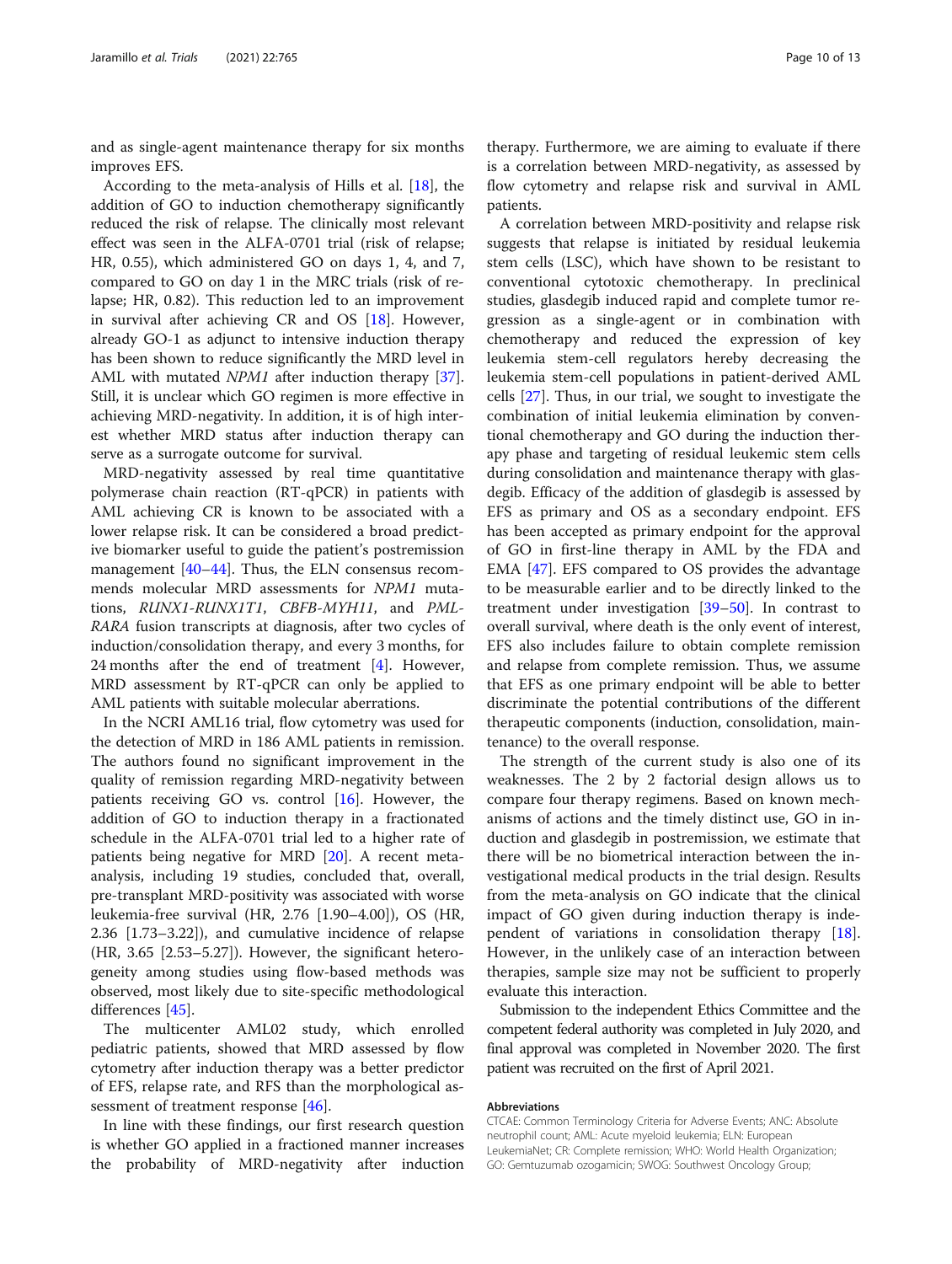<span id="page-10-0"></span>DA: Daunorubicin/cytarabine; GOELAMS: Groupe Ouest Est d'Etude des Leuce´ mies aigue¨s et Autres Maladies du Sang; MRC: Medical Research Council; NCRI: National Cancer Research Institute; AMLSG: German-Austrian Acute Myeloid Leukemia Study Group; MRD: Measurable residual disease; allo-HCT: Allogeneic hematopoietic cell transplantation; HOVON: Hemato-Oncologie voor Volwassenen Nederland; Hh: Hedgehog; SMO: Smallmolecule inhibitor of smoothened; OS: Overall survival; EFS: Event-free survival; ECOG: Eastern Cooperative Oncology Group; PS: Performance status; IV: Intravenous; CRi: Complete remission with incomplete neutrophil or platelet recovery; APL: Acute promyelocytic leukemia; SMOi: Smoothened inhibitor; SOS: Sinusoidal obstruction syndrome; RFS: Relapse-free survival; PROs: Patient-reported outcomes; QoL: Health-related quality of life; AE: Adverse event; DMC: Data Monitoring Committee; RT-qPCR: Real-time quantitative polymerase chain reaction; LSC: Leukemia stem cells

## Supplementary Information

The online version contains supplementary material available at [https://doi.](https://doi.org/10.1186/s13063-021-05703-w) [org/10.1186/s13063-021-05703-w](https://doi.org/10.1186/s13063-021-05703-w).

Additional file 1: Supplementary Tables. Table S1. Detailed

Description of Study Visits (Day by Day) induction therapy. Table S2. Detailed Description of Study Visits (Day by Day) salvage therapy. Table **S3.** Detailed Description of Study Visits (Day by Day) consolidation therapy. Table S4. Detailed Description of Study Visits (Day by Day) maintenance therapy. Table S5. Detailed Description of Study Visits (Day by Day) follow-up

Additional file 2. SPIRIT Checklist for Trials

#### Acknowledgements

The authors thank the participating centers of the Study Alliance of Leukemia (SAL, [www.sal.aml.org](http://www.sal.aml.org)) for their commitment in the trial.

#### Transparency declaration

Sonia Jaramillo Segura declares that the manuscript is an honest, accurate, and transparent account of the study being reported.

#### Authors' contributions

RFS, LLC, JK, and SJ designed the study. RFS, SJ, JK, and LLC wrote the first draft of the manuscript. All authors read and contributed to the final version of the manuscript.

#### Funding

The trial will be co-financed by funds of the German Research Organization (DFG- SCHL 2118/2-1). The study is supported by Pfizer Pharma GmbH. Study drug will be provided free-of-charge by Pfizer Pharma GmbH.

The funding organizations did not influence the study design, nor will they influence the results of this trial.

#### Sponsor

Ruprecht-Karls-University of Heidelberg Medical Faculty represented in law by Universitätsklinikum Heidelberg and its acting Commercial Director Mr. Hartmut Masanek. Open Access funding enabled and organized by Projekt DEAL.

### **Declarations**

#### Ethics and approval and consent to participate

Before the start of the trial, the trial protocol, informed consent document, and any other appropriate documents are submitted to the independent Ethics Committee (EC) as well as to the competent federal authority (BfArM). A written favorable vote of the EC and an (implicit) approval by the competent higher federal authority are a prerequisite for initiation of the clinical trial. The statement of EC should contain the title of the trial, the trial code, the trial site, and a list of reviewed documents. It must mention the date on which the decision was made and must be officially signed by a committee member. Before the first patient is enrolled in the trial, all ethical and legal requirements must be met. All planned substantial changes (see §10, (1) of German GCP-Regulation) are to be submitted to EC and the competent federal authority in writing as amendments. They have to be approved by the EC and the competent federal authority. The Coordinating

Investigator or the NCT Trial Center, and if applicable the investigator(s) are keeping a record of all communication with the EC and the regulatory authorities. Pursuant to the German Drug Law (AMG) and the GCP Regulation, the EC and the competent higher federal authority are informed of all suspected unexpected serious unexpected adverse reactions (SUSARs) and all AEs resulting in death or being live-threatening, which occur during the trial. Both institutions are informed in case the benefit-risk assessment did change or any other new and significant hazards for patients' safety or welfare did occur. Furthermore, a report on all observed serious adverse events (SAEs) is submitted once a year (Development Safety Update Report (DSUR)). The EC and the regulatory authorities must be informed of the end of the trial. They have to be provided with a summary of trial results within one year after the end of the clinical phase (LPLV).

#### Consent for publication

The first author signs for and accepts responsibility for releasing this material on behalf of any and all co-authors.

#### Competing interests

All authors declare no support from any organization for the submitted work, no financial relationships with any organizations that might have an interest in the submitted work in the previous 3 years, and no other relationships or activities that could appear to have influenced the submitted work.

The funding organizations did not influence the study design nor will they influence the results of this trial.

#### Author details

<sup>1</sup>Department of Internal Medicine V, Heidelberg University Hospital Heidelberg, Germany. <sup>2</sup>Institute of Medical Biometry and Informatics University of Heidelberg, Heidelberg, Germany. <sup>3</sup>NCT-Trial Center, National Center of Tumor Diseases, Heidelberg University Hospital and German Cancer Research Center, Heidelberg, Germany. <sup>4</sup>Department of Medicine IV Aachen University Hospital, Aachen, Germany. <sup>5</sup>Department of Medicine II Augsburg University Hospital, Augsburg, Germany. <sup>6</sup>Department of Hematology, Oncology and Palliative Medicine, Augusta Hospital Bochum, Bochum, Germany. <sup>7</sup>Department of Medicine and Polyclinic III, Bonn University Hospital, Bonn, Germany. <sup>8</sup>Department of Hematology, Oncology and Palliative Medicine, Community Hospital Bielefeld, Bielefeld, Germany. <sup>9</sup>Department of Medicine II, Prot. Diaconal Hospital Bremen, Bremen, Germany. <sup>10</sup>Department of Internal Medicine I, TU Dresden University Hospital, Dresden, Germany. <sup>11</sup>Department of Medicine V, Erlangen University Hospital, Erlangen, Germany. <sup>12</sup>Department of Hematology, Essen University Hospital, Essen, Germany. <sup>13</sup>Department of Medicine I, Hospital Frankfurt (Oder), Frankfurt (Oder), Germany. 14Department of Internal Medicine I, Westpfalz Hospital Kaiserslautern, Kaiserslautern, Germany. <sup>15</sup>Department of Medicine II, Community Hospital Kiel, Kiel, Germany. <sup>16</sup>Department of Internal Medicine II, Schleswig-Holstein University Hospital Kiel, Kiel, Germany. <sup>17</sup>Department of Medicine I – Hematology and Cell Therapy, Leipzig University Hospital, Leipzig, Germany. <sup>18</sup>Department of Medicine A, Münster University Hospital, Münster, Germany. <sup>19</sup>Department of Internal Medicine V, North Hospital Nürnberg, Nürnberg, Germany. <sup>20</sup>Department of Hematology and Oncology, St. Josef Brothers' Hospital Paderborn, Paderborn, Germany.<br><sup>21</sup>Department of Internal Medicine II. Elbland Hospital Riesa, Riesa, Germany. 22Department of Medicine II, Diaconal Hospital Schwäbisch-Hall, Schwäbisch Hall, Germany. 23Department of Hematology, Oncology and Palliative Medicine, Robert-Bosch Hospital Stuttgart, Stuttgart, Germany. <sup>24</sup>Department of Internal Medicine II, Helios Dr. Horst Schmidt Hospital Wiesbaden, Wiesbaden, Germany. <sup>25</sup>Department of Internal Medicine, Hematology, Oncology and Palliative Medicine, Prot. Monastery Hospital St. Jakob Koblenz, Koblenz, Germany. <sup>26</sup>Department of Hematology/Oncology, Johann Wolfgang Goethe University, Frankfurt, Germany.

### Received: 27 April 2021 Accepted: 1 October 2021 Published online: 03 November 2021

#### References

1. Short NJ, Rytting ME, Cortes JE. Acute myeloid leukaemia. Lancet. 2018; 392(10147):593–606. [https://doi.org/10.1016/S0140-6736\(18\)31041-9](https://doi.org/10.1016/S0140-6736(18)31041-9).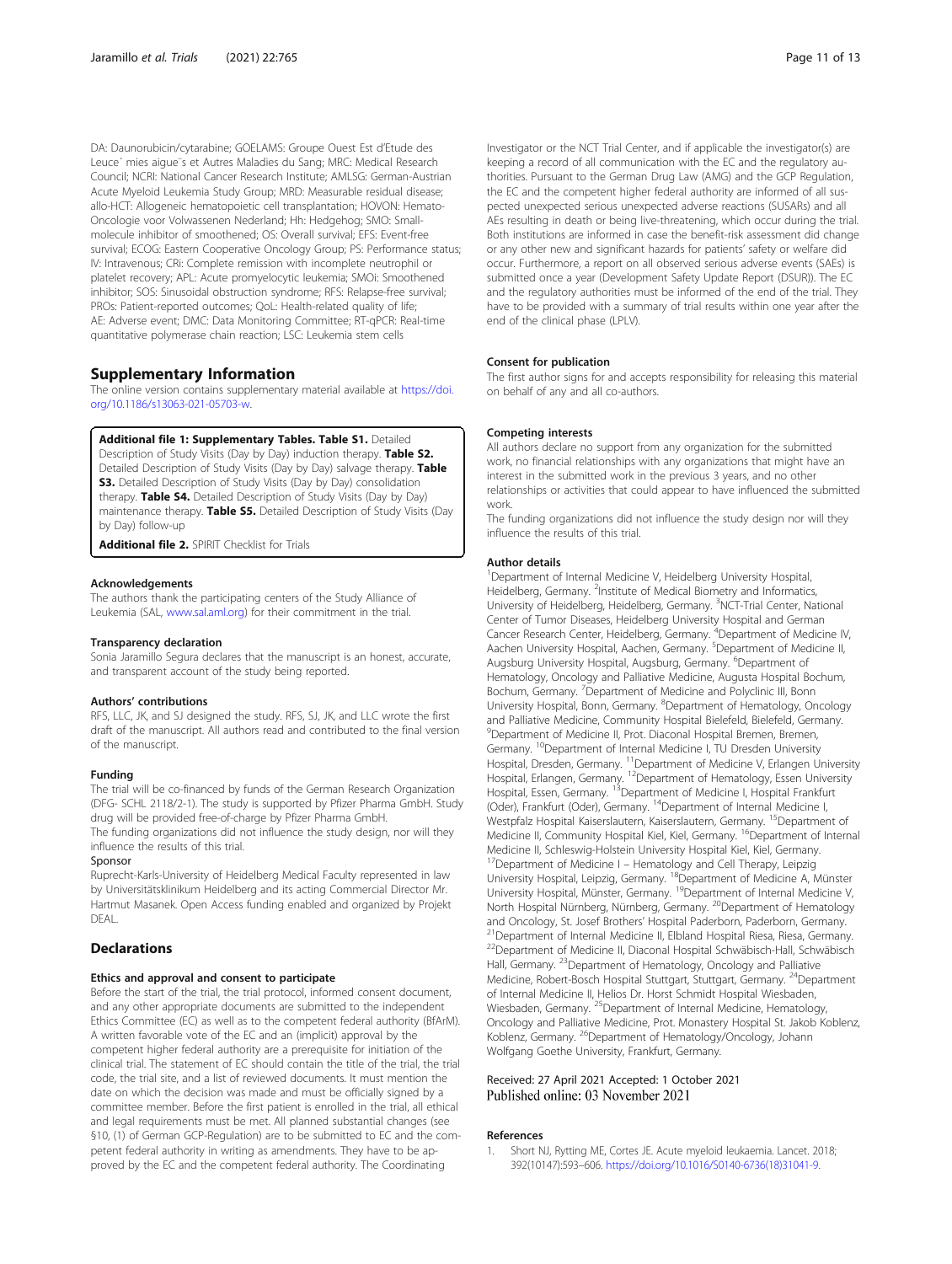- <span id="page-11-0"></span>2. Dombret H, Gardin C. An update of current treatments for adult acute myeloid leukemia. Blood. 2016;127(1):53–61. [https://doi.org/10.1182/blood-2](https://doi.org/10.1182/blood-2015-08-604520) [015-08-604520](https://doi.org/10.1182/blood-2015-08-604520).
- Schlenk RF, Döhner H. Genomic applications in the clinic: use in treatment paradigm of acute myeloid leukemia. Hematol Am Soc Hematol Educ Progr. 2013;2013(1):324–30. <https://doi.org/10.1182/asheducation-2013.1>.
- Döhner H, Estey E, Grimwade D, Amadori S, Appelbaum FR, Büchner T, et al. Diagnosis and management of AML in adults: 2017 ELN recommendations from an international expert panel. Blood. 2017;129(4):424–47. [https://doi.](https://doi.org/10.1182/blood-2016-08-733196) [org/10.1182/blood-2016-08-733196.](https://doi.org/10.1182/blood-2016-08-733196)
- 5. Nagel G, et al. Epidemiological, genetic, and clinical characterization by age of newly diagnosed acute myeloid leukemia based on an academic population-based registry study (AMLSG BiO). Ann Hematol. 2017;96(12): 1993–2003. <https://doi.org/10.1007/s00277-017-3150-3>.
- 6. Schlenk RF. Post-remission therapy for acute myeloid leukemia. Haematologica. 2014;99(11):1663–70. [https://doi.org/10.3324/haematol.2014.114611.](https://doi.org/10.3324/haematol.2014.114611)
- 7. Papaemmanuil E, Gerstung M, Bullinger L, Gaidzik VI, Paschka P, Roberts ND, et al. Genomic Classification and Prognosis in Acute Myeloid Leukemia. N Engl J Med. 2016;374(23):2209–21. [https://doi.org/10.1056/NEJMoa1516192.](https://doi.org/10.1056/NEJMoa1516192)
- 8. Gerstung M, Papaemmanuil E, Martincorena I, Bullinger L, Gaidzik VI, Paschka P, et al. Precision oncology for acute myeloid leukemia using a knowledge bank approach. Nat Genet. 2017;49(3):332–40. [https://doi.org/1](https://doi.org/10.1038/ng.3756) [0.1038/ng.3756.](https://doi.org/10.1038/ng.3756)
- Arber DA, Orazi A, Hasserjian R, Thiele J, Borowitz MJ, le Beau MM, et al. The 2016 revision to the World Health Organization classification of myeloid neoplasms and acute leukemia. Blood. 2016;127(20):2391–405. [https://doi.](https://doi.org/10.1182/blood-2016-03-643544) [org/10.1182/blood-2016-03-643544.](https://doi.org/10.1182/blood-2016-03-643544)
- 10. Larson RA, et al. Antibody-targeted chemotherapy of older patients with acute myeloid leukemia in first relapse using Mylotarg (gemtuzumab ozogamicin). Leukemia. 2002;16(9):1627–36. <https://doi.org/10.1038/sj.leu.2402677>.
- 11. Petersdorf SH, Kopecky KJ, Slovak M, Willman C, Nevill T, Brandwein J, et al. A phase 3 study of gemtuzumab ozogamicin during induction and postconsolidation therapy in younger patients with acute myeloid leukemia. Blood. 2013;121(24):4854–60. [https://doi.org/10.1182/blood-2013-01-466706.](https://doi.org/10.1182/blood-2013-01-466706)
- 12. Delaunay J, Recher C, Pigneux A, Witz F, Vey N, Blanchet O,et al. Addition of gemtuzumab ozogamycin to chemotherapy improves event-free survival but not overall survival of AML patients with intermediate cytogenetics not eligible for allogeneic transplantation. Results of the GOELAMS AML 2006 IR Study. Blood. 2011;118(21):79. [https://doi.org/10.1182/blood.V118.21.79.79.](https://doi.org/10.1182/blood.V118.21.79.79)
- 13. Burnett AK, Hills RK, Milligan D, Kjeldsen L, Kell J, Russell NH, et al. Identification of patients with acute myeloblastic leukemia who benefit from the addition of gemtuzumab ozogamicin: results of the MRC AML15 trial. J Clin Oncol. 2011; 29(4):369–77. [https://doi.org/10.1200/JCO.2010.31.4310.](https://doi.org/10.1200/JCO.2010.31.4310)
- 14. Castaigne S, Pautas C, Terré C, Raffoux E, Bordessoule D, Bastie JN, et al. Effect of gemtuzumab ozogamicin on survival of adult patients with denovo acute myeloid leukaemia (ALFA-0701): a randomised, open-label, phase 3 study. Lancet. 2012;379(9825):1508–16. [https://doi.org/10.1016/S014](https://doi.org/10.1016/S0140-6736(12)60485-1) [0-6736\(12\)60485-1.](https://doi.org/10.1016/S0140-6736(12)60485-1)
- 15. Lambert J, Pautas C, Terré C, Raffoux E, Turlure P, Caillot D, et al. Gemtuzumab ozogamicin for de novo acute myeloid leukemia: final efficacy and safety updates from the open-label, phase III ALFA-0701 trial. Haematologica. 2019; 104(1):113–9. <https://doi.org/10.3324/haematol.2018.188888>
- 16. Burnett AK, Hills RK, Milligan D, Kjeldsen L, Kell J, Russell NH, et al. The Addition of Gemtuzumab Ozogamicin to Intensive Chemotherapy in Older Patients with AML Produces a Significant Improvement in Overall Survival: Results of the UK NCRI AML16 Randomized Trial. Blood. 2011;118(9):582– 996. [https://doi.org/10.1016/S1470-2045\(14\)70281-5](https://doi.org/10.1016/S1470-2045(14)70281-5).
- 17. Schlenk RF, Paschka P, Krzykalla J, Weber D, Kapp-Schwoerer S, Gaidzik VI, et al. Gemtuzumab Ozogamicin in NPM1-Mutated AML: Early Results from the Prospective Randomized AMLSG 09-09 Phase-III Study. J J Clin Oncol. 2020;38(6):623–32. <https://doi.org/10.1200/JCO.19.01406>.
- 18. Hills RK, Castaigne S, Appelbaum FR, Delaunay J, Petersdorf S, Othus M, et al. Addition of gemtuzumab ozogamicin to induction chemotherapy in adult patients with acute myeloid leukaemia: a meta-analysis of individual patient data from randomised controlled trials. Lancet Oncol. 2014;15(9): 986–96. [https://doi.org/10.1016/S1470-2045\(14\)70281-5.](https://doi.org/10.1016/S1470-2045(14)70281-5)
- 19. Burnett A, Cavenagh J, Russell N, Hills R, Kell J, Jones G, et al. Defining the dose of gemtuzumab ozogamicin in combination with induction chemotherapy in acute myeloid leukemia: a comparison of 3 mg/m2 with 6 mg/m2 in the NCRI AML17 Trial. Haematologica. 2016;101(6):724–31. <https://doi.org/10.3324/haematol.2016.141937>.
- 20. Lambert J, et al. MRD assessed by WT1 and NPM1 transcript levels identifies distinct outcomes in AML patients and is influenced by gemtuzumab ozogamicin. Oncotarget. 2014;5(15):6280–8. [https://doi.org/10.18632/oncota](https://doi.org/10.18632/oncotarget.2196) [rget.2196](https://doi.org/10.18632/oncotarget.2196).
- 21. Wadleigh M, Richardson PG, Zahrieh D, Lee SJ, Cutler C, Ho V, et al. Prior gemtuzumab ozogamicin exposure significantly increases the risk of venoocclusive disease in patients who undergo myeloablative allogeneic stem cell transplantation. Blood. 2003;102(5):1578–82. [https://doi.org/10.1182/](https://doi.org/10.1182/blood-2003-01-0255) [blood-2003-01-0255.](https://doi.org/10.1182/blood-2003-01-0255)
- 22. Hütter-Krönke M-L, et al. Salvage therapy with high-dose cytarabine and mitoxantrone in combination with all-trans retinoic acid and gemtuzumab ozogamicin in acute myeloid leukemia refractory to first induction therapy. Haematologica. 2016;101(7):839–45. [https://doi.org/10.3324/haematol.201](https://doi.org/10.3324/haematol.2015.141622) [5.141622.](https://doi.org/10.3324/haematol.2015.141622)
- 23. Magwood-Golston JS, Kessler S, Bennett CL. Evaluation of gemtuzumab ozogamycin associated sinusoidal obstructive syndrome: Findings from an academic pharmacovigilance program review and a pharmaceutical sponsored registry. Leuk Res. 2016;44:61–4. [https://doi.org/10.1016/j.leukres.2](https://doi.org/10.1016/j.leukres.2016.03.004) [016.03.004](https://doi.org/10.1016/j.leukres.2016.03.004).
- 24. Schlenk RF, Jaramillo S, Müller-Tidow C. What's new in consolidation therapy in AML? Semin Hematol. 2019;56(2):96–101. [https://doi.org/10.1053/](https://doi.org/10.1053/j.seminhematol.2018.08.005) [j.seminhematol.2018.08.005](https://doi.org/10.1053/j.seminhematol.2018.08.005).
- 25. Löwenberg B, Beck J, Graux C, van Putten W, Schouten HC, Verdonck LF, et al. Gemtuzumab ozogamicin as postremission treatment in AML at 60 years of age or more: results of a multicenter phase 3 study. Blood. 2010; 115(13):2586–91. <https://doi.org/10.1182/blood-2009-10-246470>.
- 26. Thol F, Schlenk RF. Gemtuzumab ozogamicin in acute myeloid leukemia revisited. Expert Opin Biol Ther. 2014;14(8):1185–95. [https://doi.org/10.151](https://doi.org/10.1517/14712598.2014.922534) [7/14712598.2014.922534](https://doi.org/10.1517/14712598.2014.922534).
- 27. Fukushima N, Minami Y, Kakiuchi S, Kuwatsuka Y, Hayakawa F, Jamieson C, et al. Small-molecule Hedgehog inhibitor attenuates the leukemia-initiation potential of acute myeloid leukemia cells. Cancer Sci. 2016;107(10):1422–9. <https://doi.org/10.1111/cas.13019>.
- 28. Sadarangani, A., Pineda, G., Lennon, K.M., Chun H.J., Shih A., Schairer A.E., Court A.C., Goff D.J., Prashad S.L., Geron I., Wall R., McPherson J.D., Moore R. A., Pu M., Bao L., Jackson-Fisher A., Munchhof M., VanArsdale T., Reya T., Morris S.R., Minden M.D., Messer K., Mikkola H.K.A., Marra M.A., Hudson T.J., Jamieson C.H.M. GLI2 inhibition abrogates human leukemia stem cell dormancy. J Transl Med 2015; doi:10.1186/s12967-015-0453-9. doi: [https://](https://doi.org/10.1186/s12967-015-0453-9) [doi.org/10.1186/s12967-015-0453-9,](https://doi.org/10.1186/s12967-015-0453-9) 13, 1, 98.
- 29. Tauchi T, Okabe S, Katagiri Seiichiro, Yuko Tanaka Y, Tohyama K, Ohyashiki K. Targeting the Hedgehog Signaling Pathway By PF-04449913 Limits the Self-Renewal of MDS-Derived Induced Potent Stem Cells (iPSC): Molecular Mechanisms. Blood. 2015; doi:10.1182/blood.V126.23.791.791. doi: 10.4172/ 1948-5956.1000462.
- 30. Martinelli G, Oehler VG, Papayannidis C,Courtney R, Shaik MN, Zhang X, et al. Treatment with PF-04449913, an oral smoothened antagonist, in patients with myeloid malignancies: a phase 1 safety and pharmacokinetics study. Lancet Haematol. 2015;doi: 10.1016/S2352-3026(15)00096-4.
- 31. Savona MR, Pollyea DA, Stock W, Oehler VG, Schroeder MA, Lancet J, et al. Phase IB study of Glasdegib, a Hedgehog pathway inhibitor, in combination with standard chemotherapy in patients with AML or high-risk MDS. Clin Cancer Res. 2018;24(10):2294–303. [https://doi.org/10.1158/1078-0432.CCR-1](https://doi.org/10.1158/1078-0432.CCR-17-2824) [7-2824.](https://doi.org/10.1158/1078-0432.CCR-17-2824)
- 32. Cortes JE, Heidel FH, Hellmann A, Fiedler W, Smith BD, Robak T, et al. Randomized comparison of low dose cytarabine with or without Glasdegib in patients with newly diagnosed acute myeloid leukemia or high-risk myelodysplastic syndrome. Leukemia. 2019;33(2):379–89. [https://doi.org/10.1](https://doi.org/10.1038/s41375-018-0312-9) [038/s41375-018-0312-9.](https://doi.org/10.1038/s41375-018-0312-9)
- 33. Jaramillo S, A Benner, J Krauter, H Martin, T Kindler, et al. Condensed versus standard schedule of high-dose cytarabine consolidation therapy with pegfilgrastim growth factor support in acute myeloid leukemia. Blood Cancer J. 2017; doi:10.1038/bcj.2017.45.
- 34. Aaronson NK, Ahmedzai S, Bergman B, Bullinger M, Cull A, Duez NJ, et al. The European Organisation for Research and Treatment of Cancer QLQ-C30: A quality-of-life instrument for use in international clinical trials in oncology. J Natl Cancer Inst. 1993;85(5):365–76. <https://doi.org/10.1093/jnci/85.5.365>.
- 35. Buysse DJ, Reynolds CF, Monk TH, et al. Pittsburgh Sleep Quality Index., in APA task force. Handbook of psychiatric measures, Rush A. J. et al., Ed. Washington DC: APA, 2000, 678–680. doi: [https://doi.org/10.1016/0165-1781](https://doi.org/10.1016/0165-1781(89)90047-4) [\(89\)90047-4,](https://doi.org/10.1016/0165-1781(89)90047-4) 28, 2.